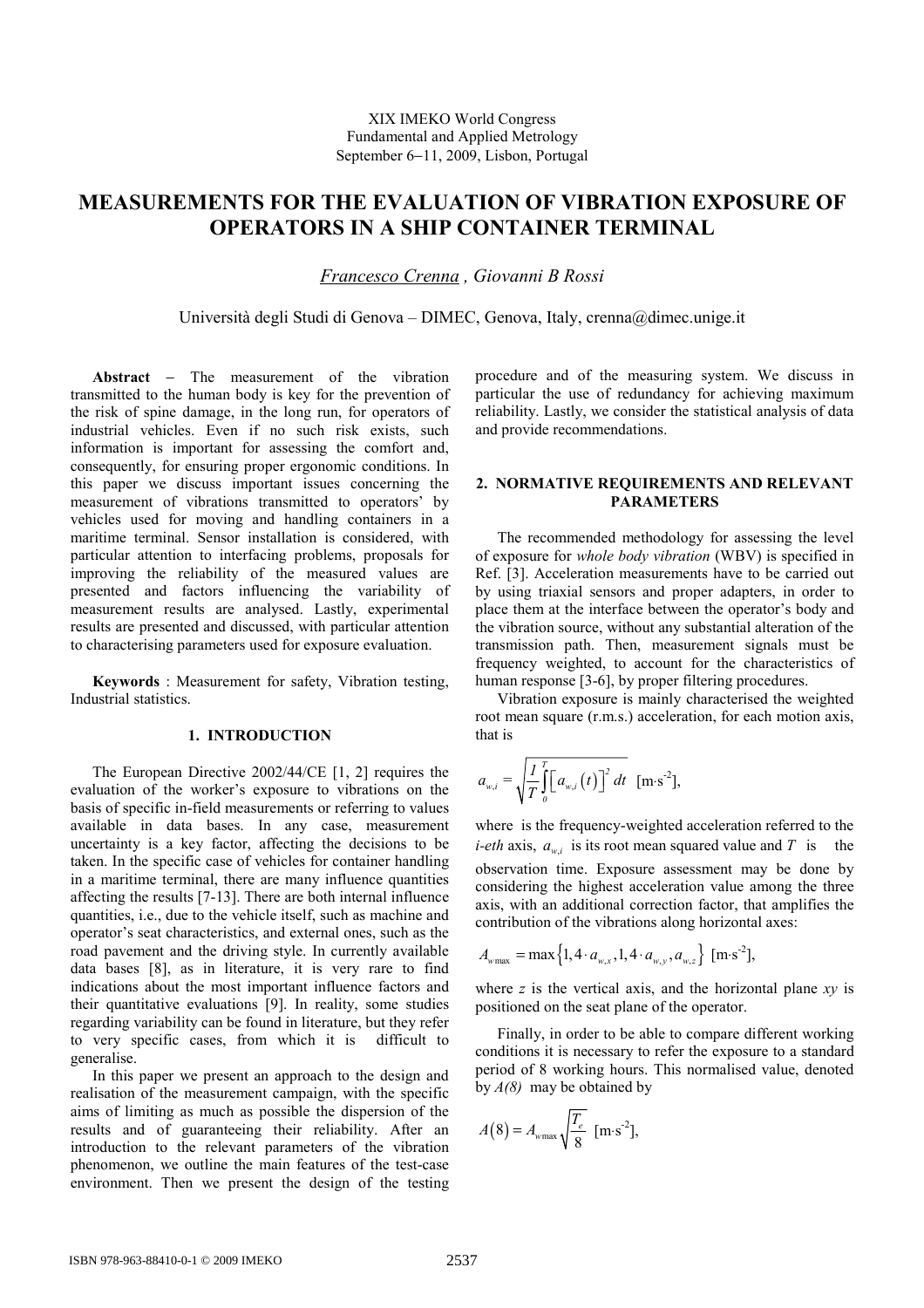where  $T_e$  is the exposure time. The formula is based on the application of the equal energy principle, which assumes that health effects of vibration is mainly related to the "energy" (that is the integral of the quadratic value) of the weighted acceleration signal [6, 21]. When impulsive phenomena are present, additional parameters must be considered [3], to account for the effect of acceleration peaks: we will briefly mention them in the discussion of experimental results.

## **3. THE WORKING ENVIRONMENT**

A maritime container terminal is the environment where containers are transhipped between ships and land vehicles. A container may have a length of 6-12 m. A common conventional unit for the container capacity is the Twentyfoot Equivalent Unit (TEU). The maximum load capacity for 1 TEU containers is about  $20·10<sup>3</sup>$  kg. Containers are to be moved as quickly as possible, and of course at the lowest cost. The key activities in the terminal are

1) the unloading of containers from ships to the land storage area,

- 2) the loading of containers from the storage area to ships,
- 3) the movement of containers in the storage area and
- 4) the loading unloading of private trucks or trains.



Figure 1 – Container handling vehicles: (a) portainer, (b) tractor, (c) straddle crane, (d) reach stacker.

Vehicles used for these purposes include (figure 1)

- *portainers*, i.e., dockside cranes for handling containers, designed for a quick loading and downloading from the ships to the land,

- *straddle cranes*, which are self propelled gantry cranes that move on rubber tires or rails (Rubber Tired Gantry–RTG and Rail Mounted Gantry–RMG), used for the movement and positioning of containers in a storage yard,

- *reach stackers*, having a greater speed and manoeuvrability than straddle cranes, but able to reach a limited height and

- *tractors,* the most common vehicles for the movement of containers within the storage area.

#### **4 TESTING AND MEASUREMENT STRATEGY**

The testing goal is to obtain a reliable measure of the acceleration level and a characterisation of its variability. To achieve these aims, we proposed a measurement procedure including the following steps:

- the definition of a standard working cycle  $[20]$ representative of the normal working activity;
- the recording of the whole set of influence quantities, in order to enable an analysis of variance;
- the installation of redundant sensors, in addition to those required by the norms [3-5], along the vibration transmission chain of the operator seat, to overcome interface problems [11], to identify eventual anomalous measurements and to characterise the operator's seat behaviour;
- the definition and application of a procedure for the verification of the measurement chains, including checks with reference sensors and portable calibrators, before, during and after measurements;
- proper data processing, for optimum use of the available information, including redundancy and *in situ* calibration data.

Concerning the measurement strategy the following points have to be considered:

- to optimize the number of measurements to be carried out,
- to maximise the information available from the measurements,
- to reduce overall measurement uncertainty and
- to evaluate measurement variability.

The first two points aim at maximising the efficiency of the measurement campaign, to limit its impact to the normal working activity and limit costs. Of course measurement uncertainty affect the reliability of the results, while a good characterisation of the variability causes and their effect may be useful when assessing the risk. These four points enable a deep investigation of the vibration phenomenon, for a reliable risk assessment.

Concerning WBV measurements, in docks environment a critical aspects is represented by the repeatability and reproducibility of measurements due to the intrinsic variability of the measurand. The measurement strategy should provide useful preventive actions to limit all the variability causes, but some trade off is necessary, since measurements have to be carried out during the normal operation of the terminal. In this regard, we proposed to define a general *standard working cycle*. The introduction of a standard working cycle allows to refer the measurement to similar conditions and makes the interpretation of the measurement results and the risk assessment clearer and more reliable. From an operative point of view, considering the usual working procedure in the terminal, the standard working cycle can be defined for all the vehicles involved in this study as follows:

- movement without load to reach the loading area/point;
- loading operation;
- movement with load to reach the unloading area/point:
- unloading operation.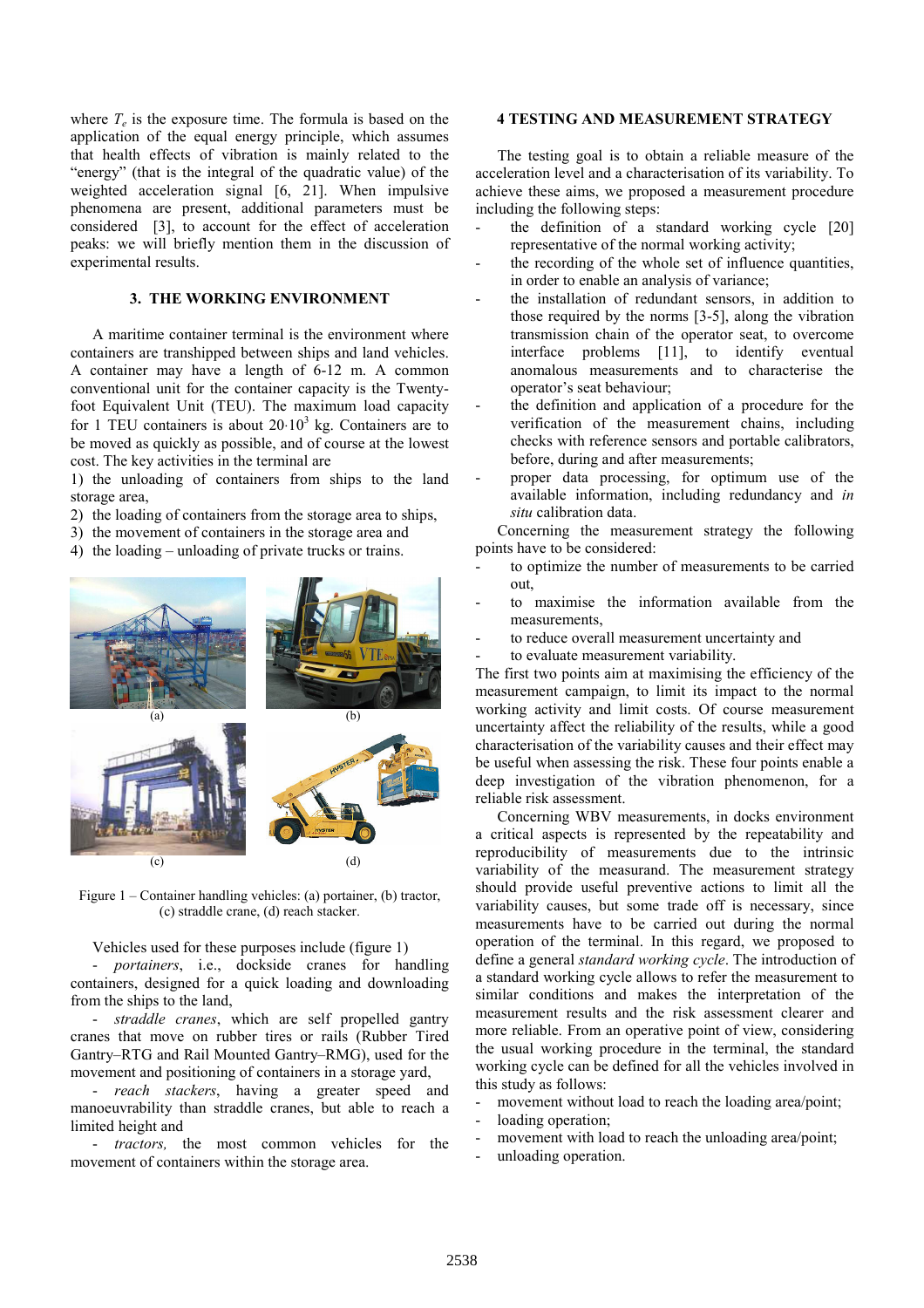Moreover, for each machine typology several models are present, with several units, often with different ageing periods. In principle, a good implementation of the strategy itself enables the investigation of these influence quantities on the vibration value not only for the different vehicles, but also for different models or different units. From the experimental point of view, we have decided to test all the main handling vehicles used in the terminal, as presented in paragraph 3, under different loading conditions, and operated by several operators, even if it was not possible to get the same level of detail for all the conditions.

It is known in the literature [9, 16, 18] that the vibration measurement for the evaluation of WBV, carried out in the field, is critical not only for the effect of influence quantities, as already discussed, but also from the instrumental standpoint, with particular reference to the installation of the sensing elements. For this reason, a validation procedure has been planned and conducted on three levels:

i) a preliminary verification in the laboratory,

ii) an on-site calibration, after the set up of all the measurement chains and

iii) a validation during the data processing phase.

In the first phase the complete measurement chain is verified in the lab by comparison with a reference measurement chain on an electrodynamic shaker. On site it was possible to record the vibration level from a portable calibrator (B&K 4231), before and after carring on the measurements. During the processing it was possible not only to check these reference values but also to compare the recorded signals from independent sensors positioned in the same place on the seat.

In our opinion this approach may be effective in minimising measurement errors due to both instrumentation and measurement condition anomalies, and in guaranteeing the reliability of the measurement data and, consequently, of risk evaluation.

## **5 THE MEASURING SYSTEM**

Two independent measuring systems have been used. The first consists of an advanced vibration analyser (Soundbook®), based on a data acquisition system and a rough portable personal computer, with dedicated software (Samurai®). The instrument acquires data from a triaxial accelerometer mounted in a flexible disc to measure vibrations transmitted through the seat, and from an additional monoaxial transducer placed in the rigid structure just under the seat. The second measuring system is a modular measurement chain, based on a National-Instruments PXI system. It is connected to signal conditioners for a triaxial and a monoaxial accelerometer. The sensors positioning along the seat structure, the same for all the measurements, is presented in figure 2.



Figure 2 – Installation of sensors on the seat frame.

This layout allows the monitoring of vibration in the following points:

- the cabin floor or the rigid structure, fixed to the floor and supporting the seat, with its suspension system,

- the rigid structure above the suspension system, which supports the foam seat and

the driver seat interface.

This rather simple way of proceeding is by itself able to guarantee a high level of reliability of the measurement results. Redundancy in the measurement equipment allows comparison of the acceleration data acquired by different transducers. *In situ* calibration ensures the correctness of the sensitivity and is able to evidence possible thermal variations.

### **6 EXPERIMENTAL RESULTS AND DATA PROCESSING**

The vehicles have been driven by skilful operators carrying out a set of working cycles, representative of the main activities under normal working conditions.

The total duration of each measurement was based on the standard working cycle of the investigated vehicles: from a minimum of less than a minute (for example in the case of an RTG) up to a maximum of more than 10 minutes (in the case of the tractor). For each typology of vehicles several recordings have been performed for a total amount of more than 170 time histories.

The software of the vibration analyser provides directly the values for the overall characterisation of the working conditions. For processing the signals from the custom instrument, we have written a code in the Matlab® environment. After a pre-processing procedure, some parameter are evaluated, such as frequency-weighted r.m.s., power spectral densities, and root–mean–square acceleration levels in one–third octave bands, the crest factor etc. as we have mentioned, current norms consider additional special parameters, when impulsive phenomena are dominant. There is discussion in the scientific community [17-19] about the suitability of such additional parameters, so that in some cases the national regulations do not require their use. This is for example the case of the Italian legislation that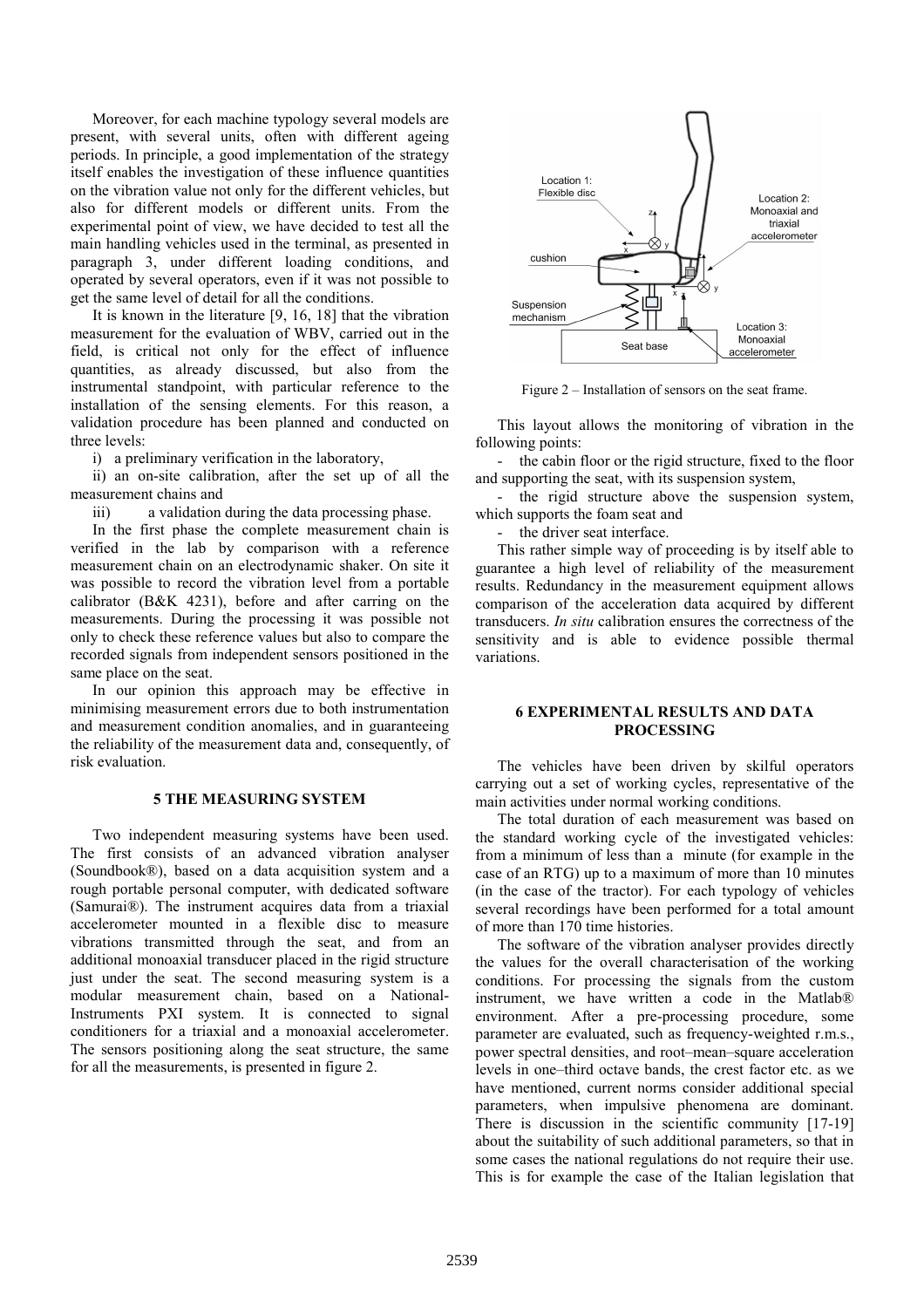acknowledges the EU Directive [2]. For completeness of investigation the code that we have implemented, calculates also the additional parameters

$$
VDV = \left\{ \int_0^T \left[ a_w(t) \right]^4 dt \right\}^{\frac{1}{4}} [m \cdot s^{-1.75}],
$$
  
MTVV = max  $\left\{ \sqrt{\frac{1}{\tau} \int_{t_0 - \tau}^{t_0} \left[ a_w(t) \right]^2 dt} \right\} [m \cdot s^{-2}],$ 

where  $a_{\mu}$  is the weighted acceleration measured along each axis, as well as the running rms value; see Ref [3], for a discussion. All these analyses are carried out for each acceleration sensor.

One of the main goals of this study was the investigation of measurement variability. The study is based on a wide experimental campaign consisting of more than 200 recordings. The most significant acquisitions are illustrated in table 1.

Table 1: data availability for each type, model and item investigated.

| <b>VEHICLE TYPE</b> | <b>MODELS</b> | <b>ITEMS</b> | <b>NUMBER OF</b><br><b>ACQUISITIONS</b> |
|---------------------|---------------|--------------|-----------------------------------------|
| Tractor             |               | $2+4$        |                                         |
| <b>RMG</b>          |               | 2+4          |                                         |
| <b>RTG</b>          |               |              |                                         |
| Portainer           |               |              |                                         |
| Reach stacker       |               |              |                                         |

Table 2 presents the relative variability for all the measured vibration parameters. It is worth noting that such a variability has been observed after having implemented a measurement strategy, including a standard working cycle, designed with the main purpose of the reduction and control of measurement variability.

Table 2 – Variability of vibration parameters along the z axis, in terms of relative standard deviation

| <b>VEHICLE</b> | $a_{\text{wrms}}$<br>"%1 | СF<br>'%1 | MTVV<br>ר%' | /DV<br>r%i |
|----------------|--------------------------|-----------|-------------|------------|
| Tractor        | 31                       | 29        | 35          | 26         |
| <b>RMG</b>     |                          |           |             | 35         |
| <b>RTG</b>     | 24                       | 34        | 24          | 26         |
| Portainer      | 63                       | 38        | 52          | 57         |
| Reach stacker  | 26                       | 37        | 29          | 26         |

From these data it appears that, in our case, when dealing with transient vibration parameters such as *VDV* or *MTVV*, since they take much in consideration the transient impulsive components in the signal, they present a much higher variability than the standard r.m.s. values. Even if this is a particular and specific application, we consider it as well representative of the general situation a vibration investigator have to face when dealing with measurement carried out during the normal working activities, above all if carried out onboard of vehicles.

Figure 3 presents the rough time history and the running r.m.s. for the vertical weighted accelerations measured on the seat in a tractor. The rough plot shows the presence of several impulsive events: in these cases, if the crest factor exceed 9, the ISO standard suggests two additional quantities for the assessment. The behaviour of the running r.m.s. of the acceleration, evaluated with 1s time constant, is presented in (b). Since the *MTVV* is defined as the highest value of the running r.m.s., it is clear that a sporadic transient vibration event can alter the correct assessment of vibration exposure. The decision regarding the consideration of these high peaks are left to the judgment of the investigator and can result in misleading conclusions.



Figure 3 – Acceleration along z axis: rough time history (a) and running r.m.s. (b), for a tractor.

It is also possible to provide such an analysis for all the sensors placed along the seat of the vehicle considered, enabling the identification of impulsive events not due to the machine behaviour but to operator's movements on the seat.

Of course the operator may need to adjust his position on the seat or to move in order to manage to load or unload operations. These movements, when carried out roughly, can produce peaks in the signals affecting the evaluation of all the parameters. The proposed redundant set up, enables the investigator to assess if the peak is due to a vibration coming from the floor of the cabin and moving toward the operator through the seat or directly generated on the seat by the operator himself, as shown in figure 4. Moreover, the redundancy along the seat enables an evaluation of the seat behaviour, giving, as a side effect, the indication for the substitution and some good information regarding the frequency behaviour to be required for.



Figure 4. Vertical acceleration time histories from sensors along the seat structure. Peak around 100 s is present on the seat only.

The flexible processing approach we considered enabled us to further investigate the working situation for example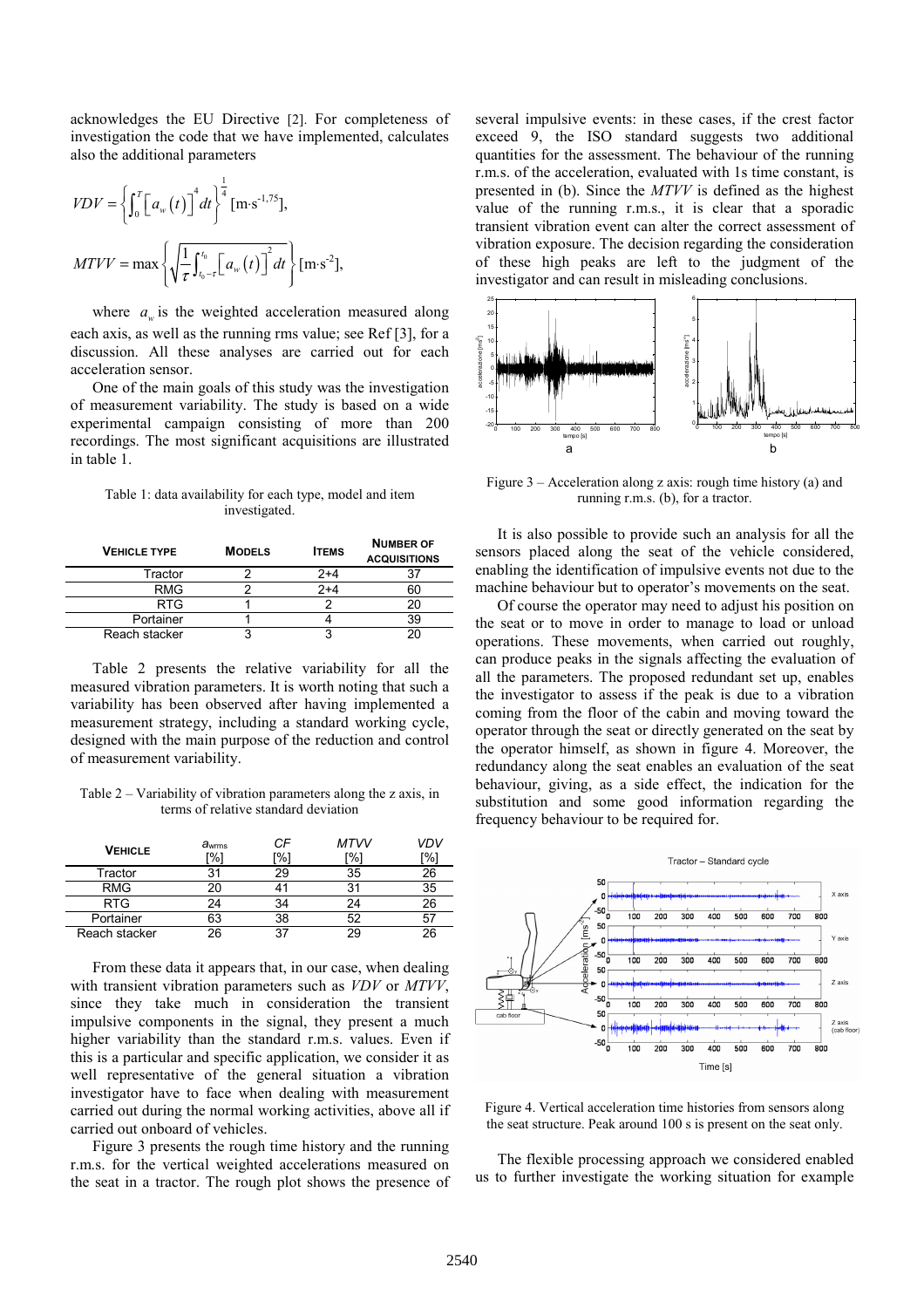with a statistical approach. By considering the running rms value it was possible to divide the acceleration time history in small windows and to evaluate for each recording the distribution of the rms values in time. An example of such an approach is given in figure 5 for two machine types. The difference in the shapes of the probability distribution is evident and each shape has been shown as characteristics of each machine type.



Figure 5. Distribution of the acceleration values for different machine types.

Beside that it is possible to compare the distributions among different models of the same type, as presented in figure 6. If a difference is shown this is due to the mechanical behaviour of the specific model. So this information can be exploited when purchasing new machines.





Figure 6. Distribution of the acceleration values for different models of the same machine type.

The graphs presented shows the distributions with the indication of the variability for each probability level in a two fold sigma representation. It is interesting to note that there is a good stability in the distribution behaviour, mainly at high levels, showing the reliability of these results.

A more detailed analysis of such distribution shows, in several cases, a dominant contribution of the low acceleration levels. Since our measurement have taken place during the normal operating activity, even if according to a standard cycle, often the operators have to wait onboard the machine with the engine on and ready to operate, for the loading or unloading operation, due to the traffic or unavailability of the loading machine.

From this point of view, in our opinion, this statistical approach can be very useful for example to assess the frequency of high acceleration events, and to evaluate the low level contribution to the overall exposure.

On this basis at the moment we are proceeding with a further processing regarding the analysis of several influence quantities on the overall parameters and on the distributions themselves. Such quantities have been recorded for each acquisition even if we had no control over them. As an example we can consider the length of the container to be handled and its weight, or the operator behaviour and so on.

## **4. CONCLUSIONS**

The paper considered the problem of the measurement of vibration transmitted by moving machines to the operator's body, with application to the dock environment.

The paper presented a proposal for a measurement procedure designed to control and characterise the variability of the measurements in order to guarantee proper values for exposure and following risk evaluation.

The procedure requires the definition of a standard cycle that may be implemented in the normal operability, the recording of all the uncontrollable quantities, the use of proper metrological verification procedures.